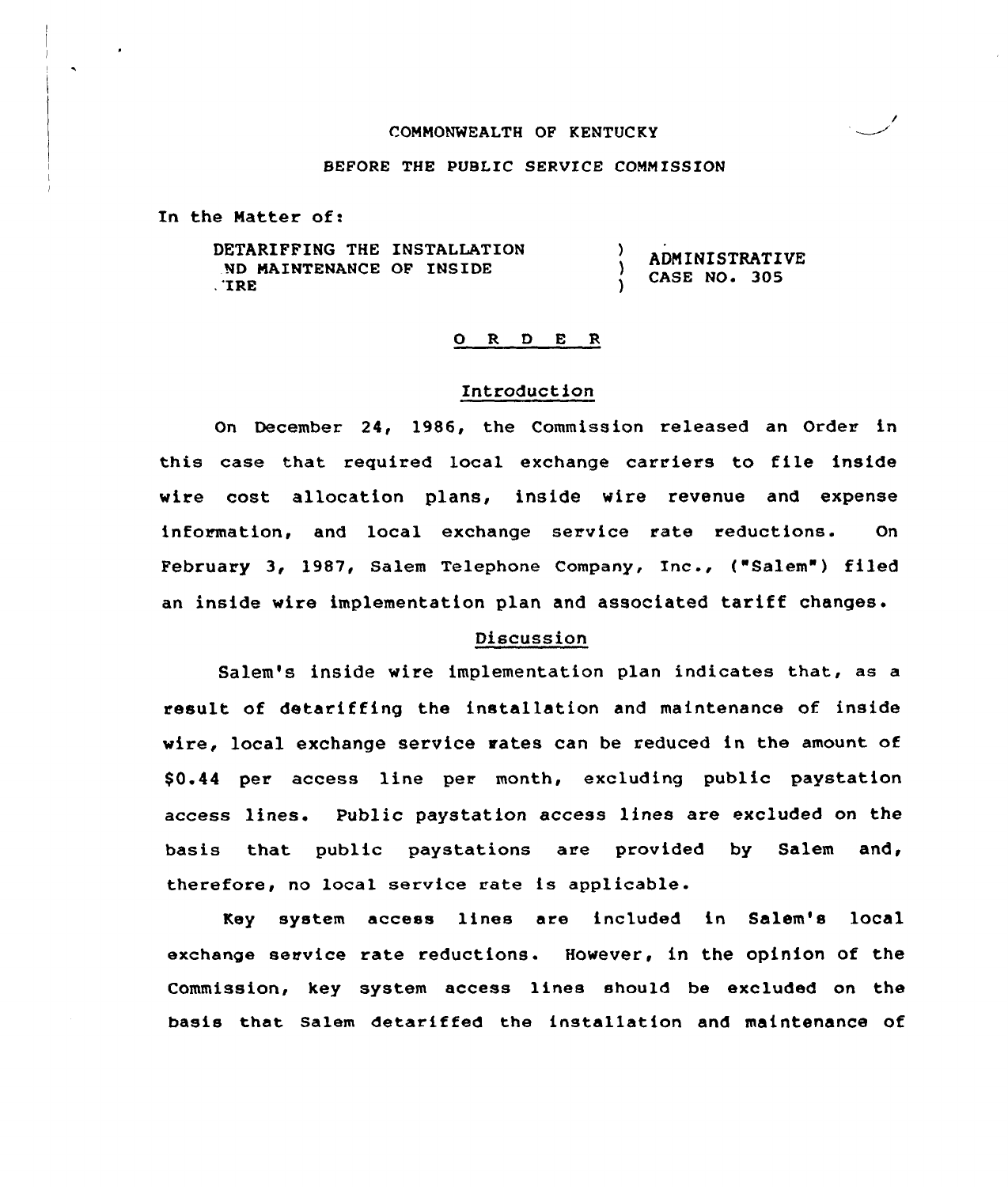complex inside wire on December 31, 1985, coincident with its detariffing of associated customer premises equipment.<sup>1</sup> Therefore, Salem should file necessary tariff changes to state key system local access rates in the amounts of \$15.00 for single line and \$18.75 for multi-line per month, per its current tariff.<sup>2</sup>

In Common Carrier Docket No. 86-111, $^{\mathbf{3}}$  the Federa Communications Commission has considered rules concerning cost allocation between the regulated and unregulated services provided by local exchange carriers, and an Order on cost allocation was released on February. 6, 1986. Also, the Commission has indicated in other Orders that it intends to open <sup>a</sup> cost allocation investigation in the near future. Therefore, in the opinion of the Commission, Salem's inside wire implementation plan and

 $\mathbf{2}$ That is, per Salem's current tariff, monthly key system local access rates that are the same as its business individual line<br>local access rate for single line key systems and 1 1/4 times its business individual line local access rate for multi-line<br>key systems. Also, it is unclear whether private branch Also, it is unclear whether private branch<br>s lines are included or excluded. In the case exchange access lines are included or excluded. of Salem, private branch exchange access lines should not be included in local exchange service rate reductions for the same reasons as apply to key system access lines.

<sup>3</sup> Separation of Costs of Regulated Telephone Service From Costs of Nonregulated Activities. Amendment of Part 31, the Uniform System of Accounts for Class <sup>A</sup> and Class S Telephone Companies, to Provide for Nonregulated Activities and to Provide for Transactions Between Telephone Companies and Their<br>Affiliates.

 $\mathbf{1}$ Salem should have detariffed the installation of complex inside wire, effective Nay 2, 1984, and, evidently, detariffed the maintenance of complex inside wire prior to the<br>Commission's directive in this case, effective on January 1, 1987. Nonetheless, based on the record of this case, the fact remains that Salem has not charged any complex inside wire installation and maintenance expense to regulated accounts since December 31, 1985.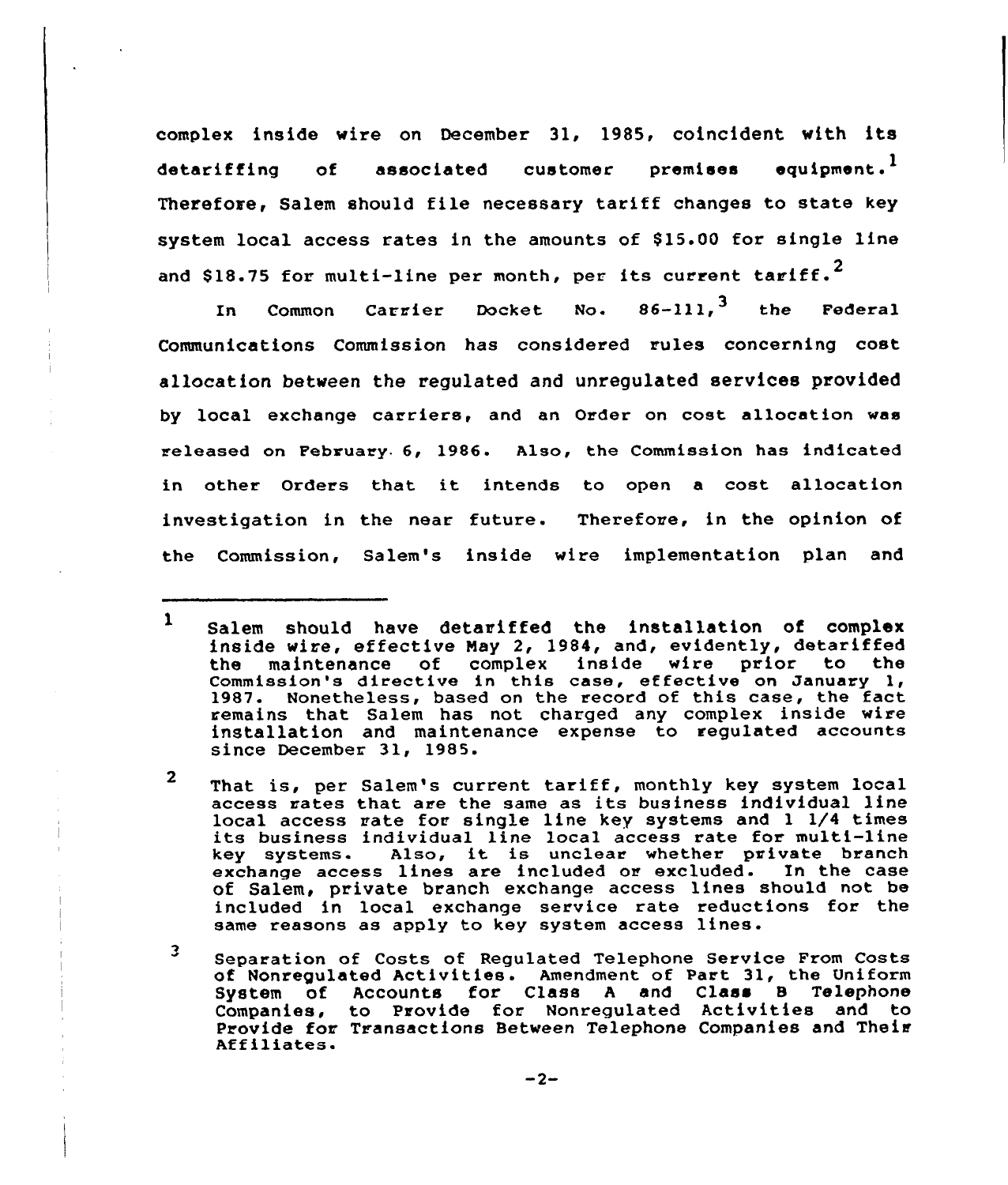associated local exchange service rate reductions should be approved on an interim basis, pending the outcome of the Commission's cost allocation investigation, except insofar as it includes a negative option subscription plan for detariffed inside wire maintenance services

Salem's inside wire implementation plan includes a detariffed inside wire maintenance plan charge of \$0.44 per month that Salem intends to bill coincident with the local exchange service rate reduction of \$0.44 per month. Customers who do not wish to subscribe to the detariffed inside wire maintenance plan must notify Salem during a 30-day advance notice period in order to avoid being billed the charge. The Commission will not take any action on Salem's negative option subscription plan and has not taken any action on positive option subscription plans proposed by other local exchange carriers. Since inside wire maintenance services are detariffed, a Commission ruling on inside wire services maintenance plans is not necessary. However, Salem is reminded that regulated services may not be disconnected for nonpayment of regulated service charges.

Also, Salem proposed to make its local exchange service rate reductions effective on March 1, 1987, in all exchanges that it serves.

Salem acknowledges that the Commission contemplated local exchange service rate reductions effective January 1, 1987, in its Order of December 24, 1986. However, as reason for its proposed effective date, Salem indicates that it has provided inside wire maintenance services since January 1, 1987, at no charge to its

 $-3-$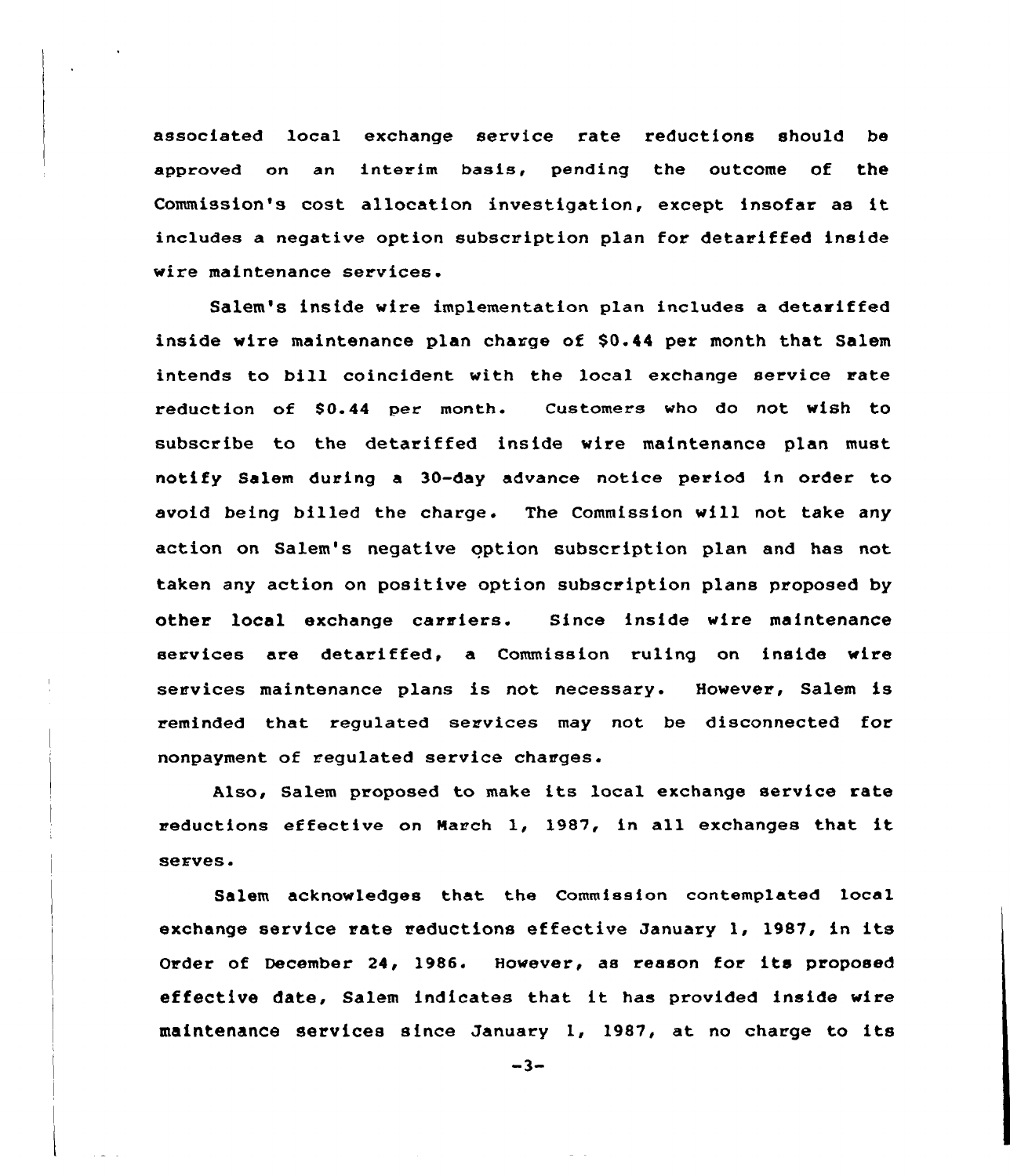customers, pending approva1 of its inside wire implementation plan and associated tariff changes. Moreover, any refund that the Commission might order retroactive to January 1, 1987, would be de minimus and could be outweighed by the costs associated with administering a refund operation. Therefore, in the opinion of the Commission, Salem's proposed effective date of March 1, 1987, should be approved.

# Findings and Orders

The Commission, having examined the evidence of record and being advised, is of the opinion and finds that:

l. Private branch exchange and key system access lines should be excluded from Salem's local exchange service rate reductions and Salem should file necessary tariff changes to state key system local access rates in the amounts of \$15.00 for single line and \$18.75 for multi-line per month, per its current tariff.

2. Salem's local exchange service rates should be reduced in the amount of \$0.44 per access line per month, effective on March 1, 1987, on an interim basis, pending the outcome of the commission's cost allocation investigation, excluding public paystation, private branch exchange, and key system access lines.

3. Salem's inside wire implementation plan should be approved, on an interim basis, pending the outcome of the Commission's cost allocation investigation, except insofar as it includes a negative option subscription plan for detariffed inside wire maintenance services.